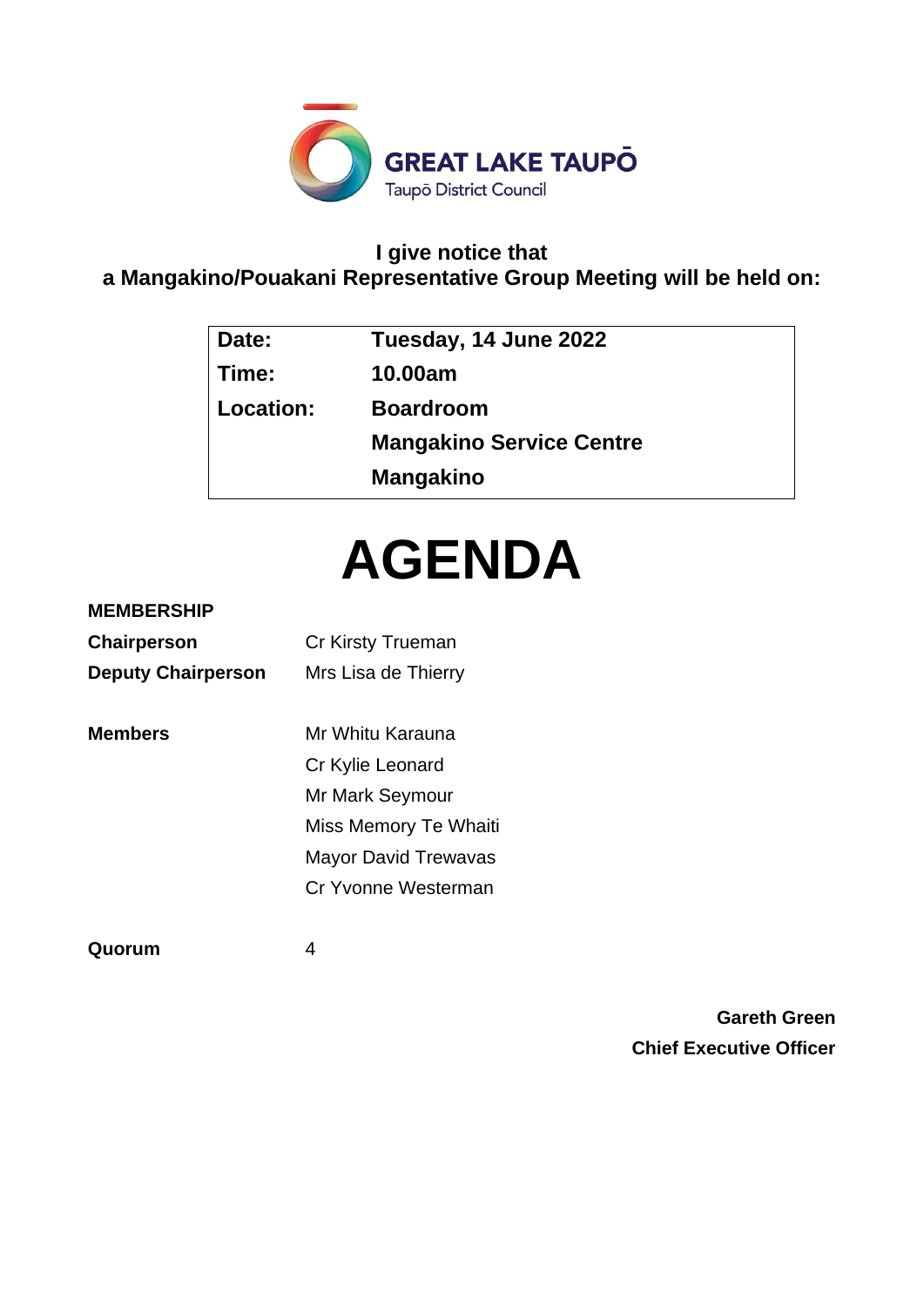# **Order Of Business**

| $\mathbf 1$      | <b>Apologies</b>             |                                |  |  |
|------------------|------------------------------|--------------------------------|--|--|
| $\mathbf{2}$     | <b>Conflicts of Interest</b> |                                |  |  |
| $\mathbf{3}$     |                              | <b>Confirmation of Minutes</b> |  |  |
|                  | 3.1                          |                                |  |  |
| $\boldsymbol{4}$ | <b>Reports</b>               |                                |  |  |
|                  | 4.1                          |                                |  |  |
|                  | 4.2                          |                                |  |  |
|                  | 4.3                          |                                |  |  |
|                  | 4.4                          |                                |  |  |
|                  | 4.5                          |                                |  |  |
|                  | 4.6                          |                                |  |  |
| 5                |                              | <b>Confidential Business</b>   |  |  |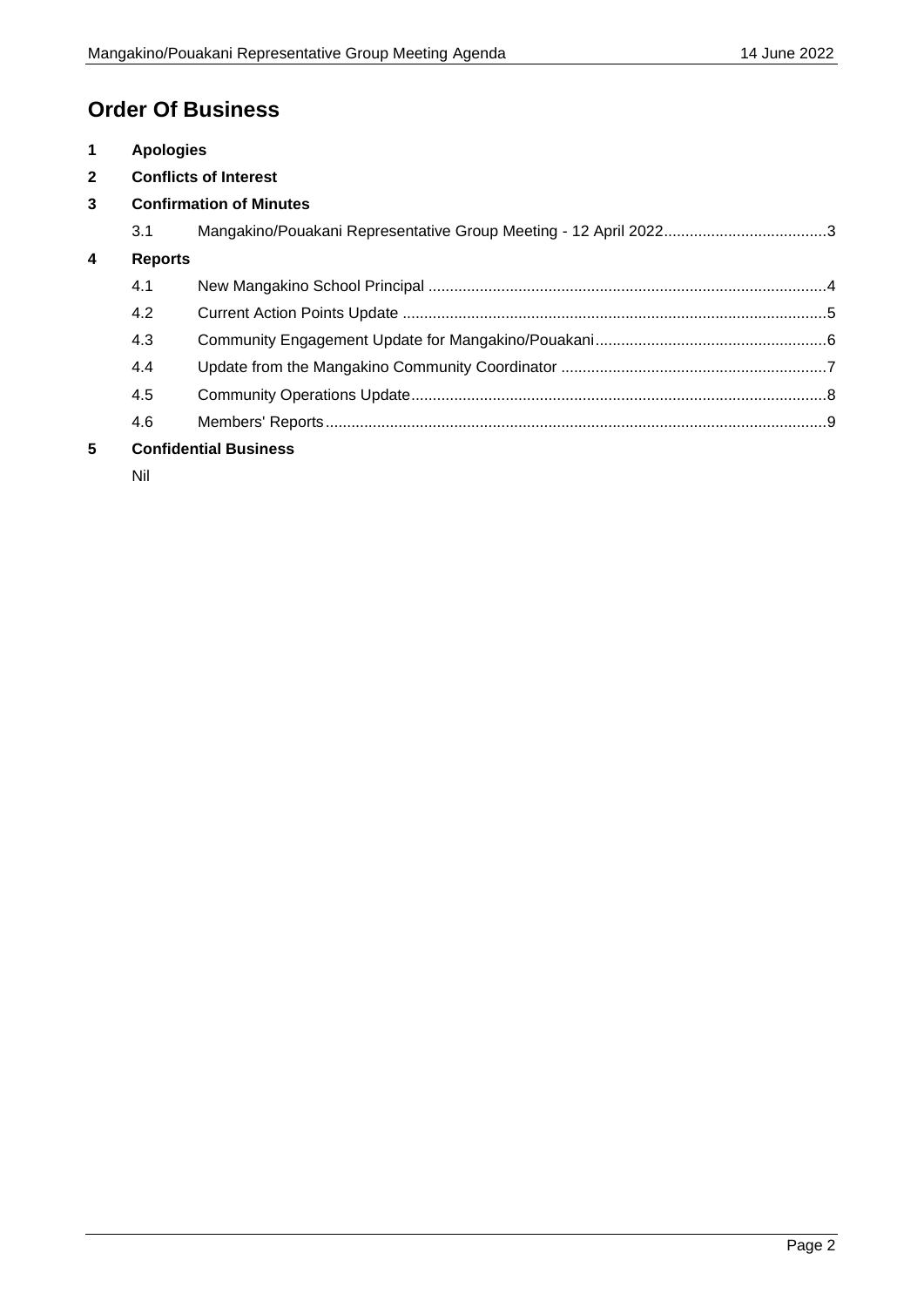#### <span id="page-2-0"></span>**3.1 MANGAKINO/POUAKANI REPRESENTATIVE GROUP MEETING - 12 APRIL 2022**

# **Author: Karen Watts, Senior Committee Advisor**

**Authorised by: Nigel McAdie, Legal, Risk and Governance Manager**

#### **RECOMMENDATION(S)**

That the minutes of the Mangakino/Pouakani Representative Group meeting held on Tuesday 12 April 2022 be confirmed as a true and correct record.

#### **ATTACHMENTS**

**1. Mangakino/Pouakani Representative Group Meeting Minutes - 12 April 2022**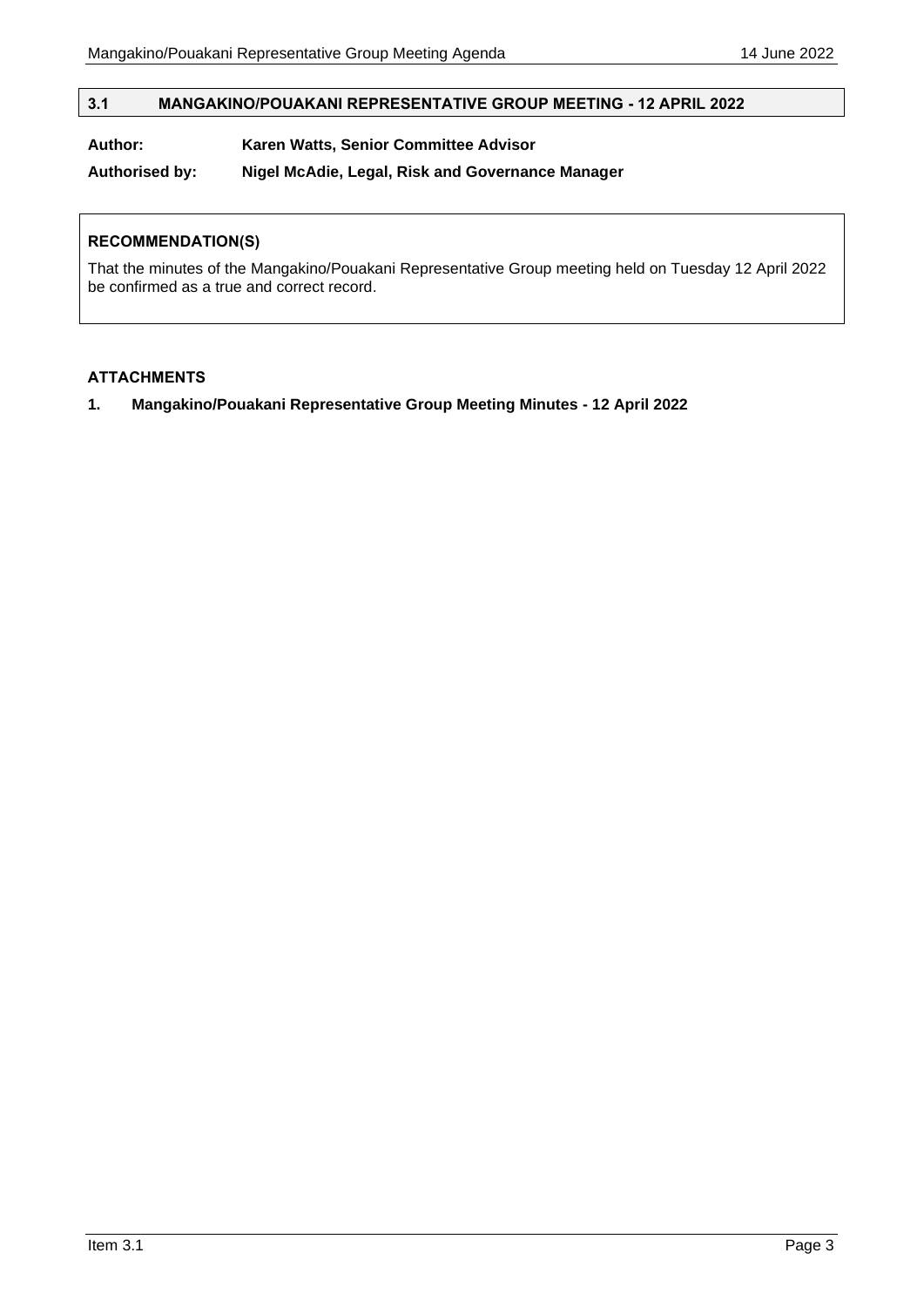#### <span id="page-3-0"></span>**4.1 NEW MANGAKINO SCHOOL PRINCIPAL**

| Author: | Karen Watts, Senior Committee Advisor |
|---------|---------------------------------------|
|---------|---------------------------------------|

**Authorised by: Nigel McAdie, Legal, Risk and Governance Manager**

#### **PURPOSE**

To meet and greet the new Mangakino School Principal Cherie Hill and introduce her formally to the Mangakino/Pouakani Representative Group.

#### **CONCLUSION**

It is recommended that the information is received.

# **RECOMMENDATION(S)**

That the Mangakino/Pouakani Representative Group receives the update from the new school Principal.

#### **ATTACHMENTS**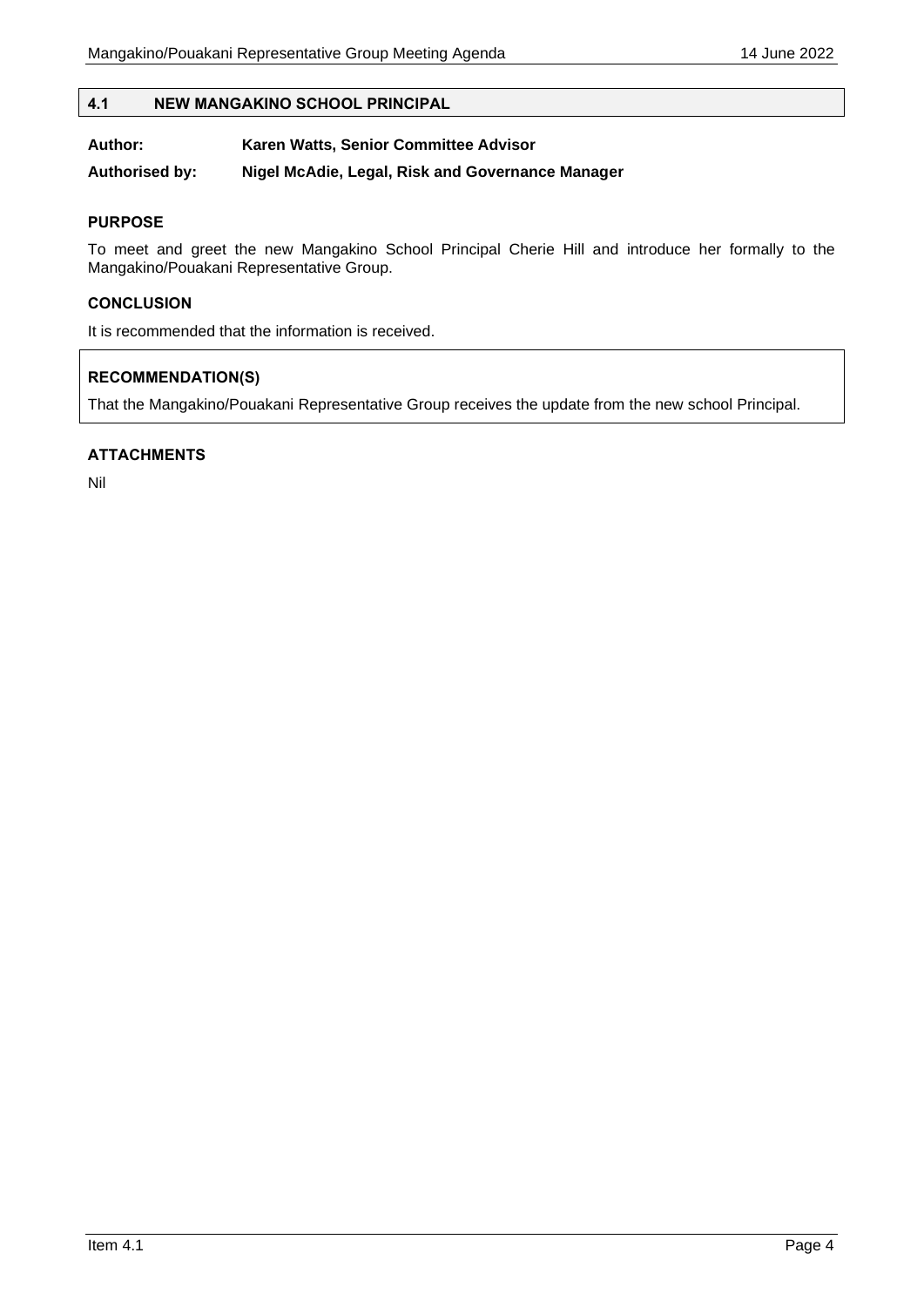<span id="page-4-0"></span>

| <b>CURRENT ACTION POINTS UPDATE</b><br>4.2 |
|--------------------------------------------|
|--------------------------------------------|

**Author: Greg Hadley, District Parks Manager Authorised by: Gareth Green, Chief Executive Officer**

#### **PURPOSE**

To provide an update to members on outstanding items from the previous meetings of the Mangakino-Pouakani Representative Group.

# **RECOMMENDATION(S)**

That the Mangakino/Pouakani Representative Group receives the current action points update.

# **ATTACHMENTS**

1. MPRG Action Sheet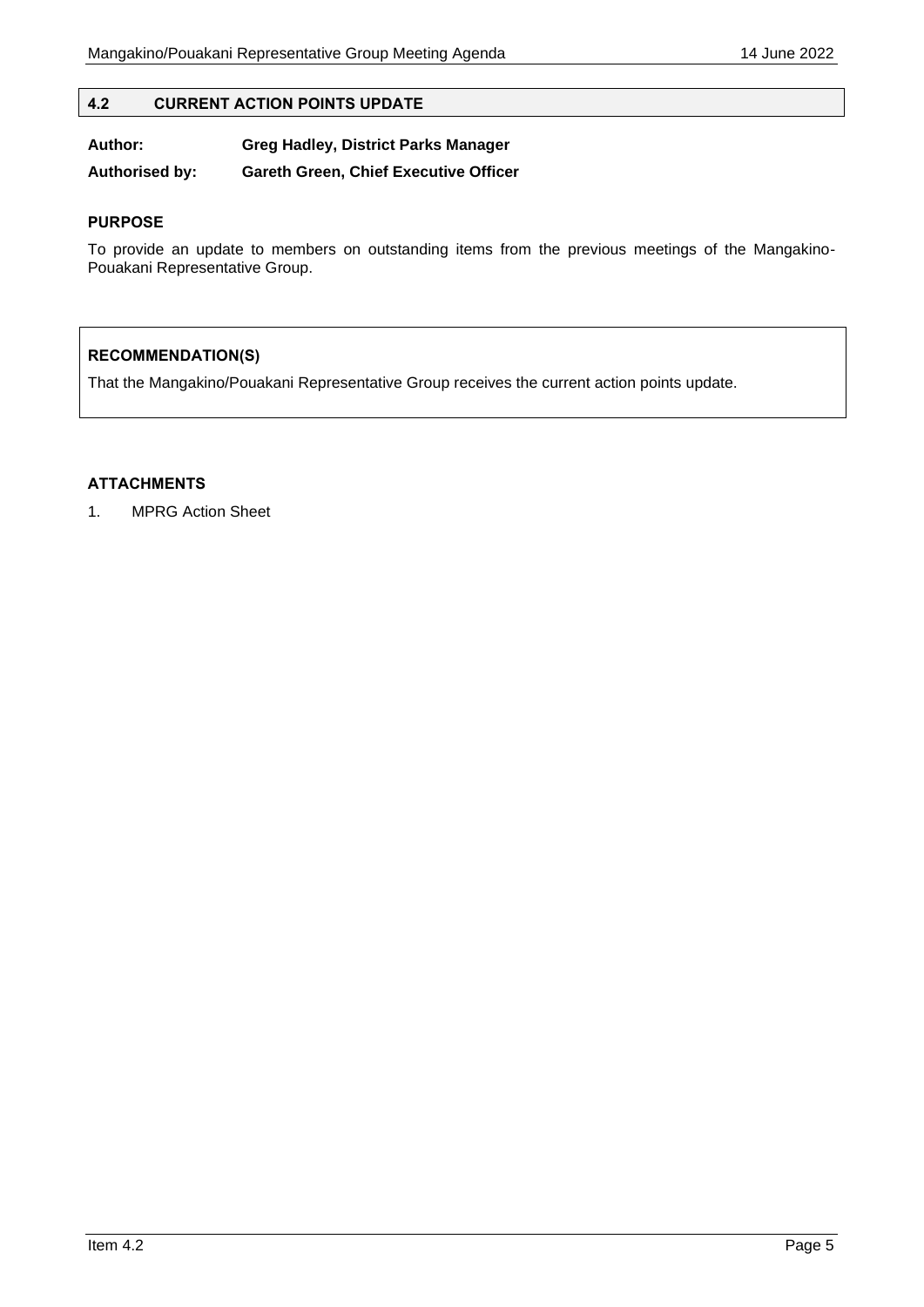# <span id="page-5-0"></span>**4.3 COMMUNITY ENGAGEMENT UPDATE FOR MANGAKINO/POUAKANI**

## **Author: Libby O'Brien, Community Engagement and Development Manager**

**Authorised by: Julie Gardyne, Deputy Chief Executive Officer**

#### **PURPOSE**

This item is for the Community Engagement and Development Manager to provide an update to the Mangakino/Pouakani Representative Group on topical items within the community engagement space specific to the Mangakino/Pouakani Ward.

#### **RECOMMENDATION(S)**

That the Mangakino/Pouakani Representative Group receives the report from the Community Engagement and Development Manager.

#### **ATTACHMENTS**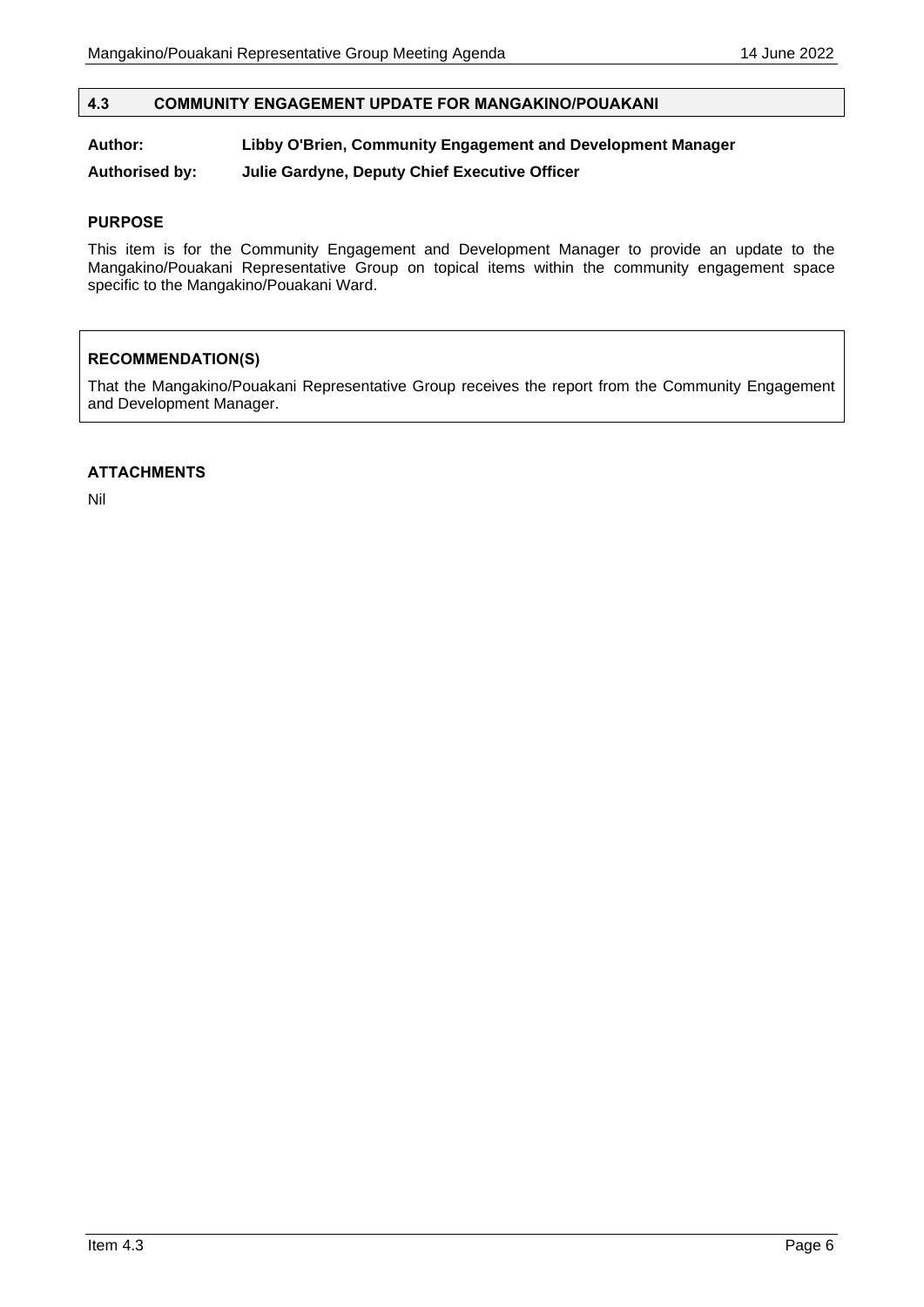# <span id="page-6-0"></span>**4.4 UPDATE FROM THE MANGAKINO COMMUNITY COORDINATOR**

#### **Author: Lisa de Thierry, Mangakino Community Coordinator**

**Authorised by: Greg Hadley, District Parks Manager**

#### **PURPOSE**

This item is to provide an update to the Representative Group on items of interest pertinent to the Mangakino Community Coordinator's role. A report is **attached** for receipt.

#### **RECOMMENDATION(S)**

That the Mangakino/Pouakani Representative Group receives the report from the Mangakino Community Coordinator.

# **ATTACHMENTS**

1. Mangakino Community Coordinator's Report - June 2022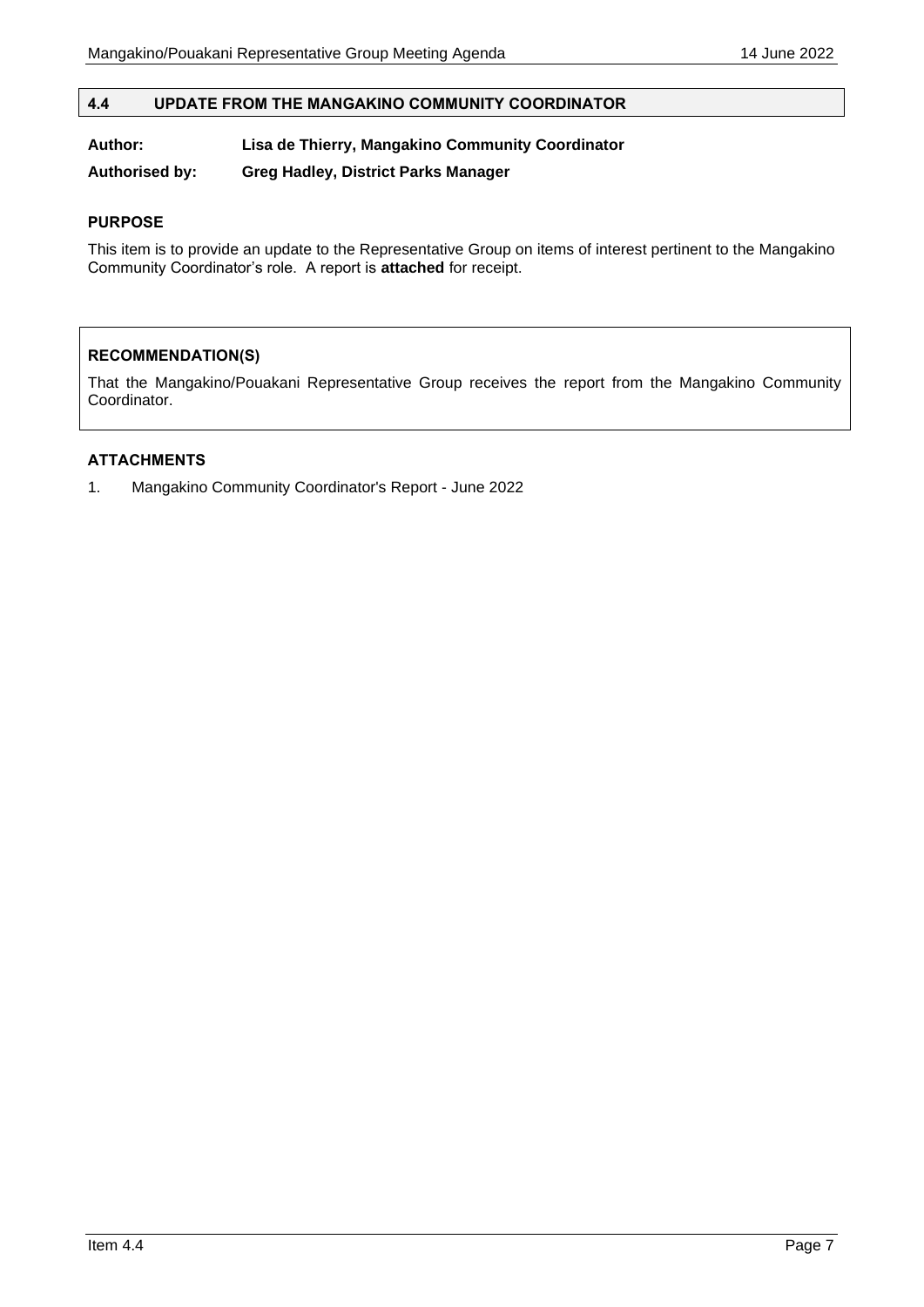#### <span id="page-7-0"></span>**4.5 COMMUNITY OPERATIONS UPDATE**

| Author:               | <b>Greg Hadley, District Parks Manager</b>   |
|-----------------------|----------------------------------------------|
| <b>Authorised by:</b> | <b>Gareth Green, Chief Executive Officer</b> |

#### **PURPOSE**

This item allows for discussion on community issues within the Mangakino-Pouakani area.

#### **DISCUSSION**

Matters that are of an operational and maintenance nature such as road potholes, leaking water valves, trees etc. should be reported to staff for investigation and action in the first instance.

No debate and/or resolution is permitted on any of the issues raised.

#### **RECOMMENDATION(S)**

That the Mangakino/Pouakani Representative Group receives the information in relation to community operations.

#### **ATTACHMENTS**